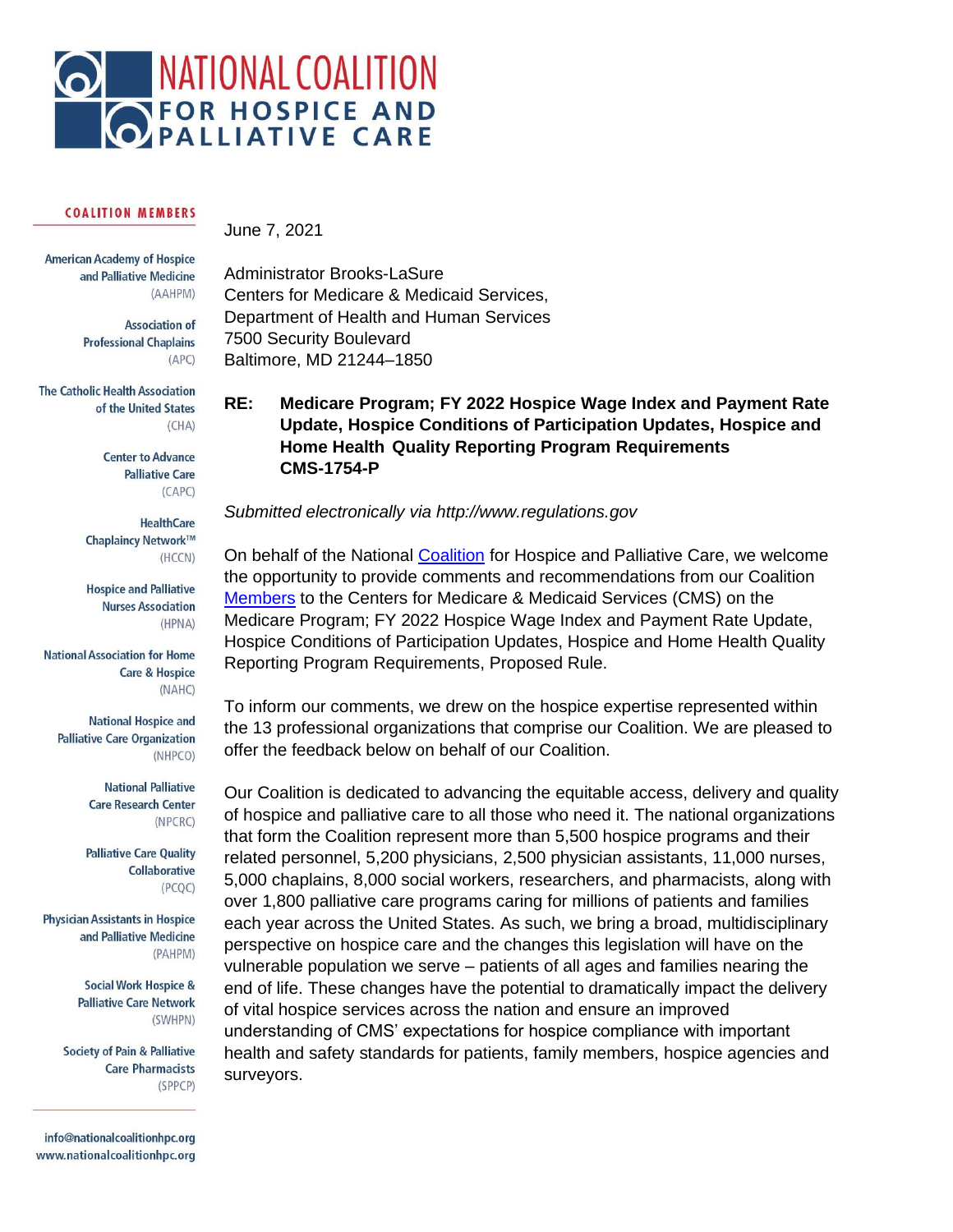### **I. Data Analysis and Trends: The Coalition offers some general comments.**

#### **Data on the number of beneficiaries using the hospice benefit**

The percentage of Medicare beneficiary deaths in hospice is reported to be 52.0% in FY 2019 compared to 43.6% in FY 2010. The Coalition is pleased that the percentage of Medicare decedents continues to increase, due to increased knowledge and acceptance of hospice among patients and families, an increase in access to hospice care throughout the country, and the recognition that patients should be able to access their Medicare hospice benefits regardless of diagnosis.

#### **Parts A, B and D non-hospice spending during a hospice election**

**Part A and B spending:** The Coalition appreciates the CMS data on non-hospice spending during the hospice election. Other than the summary of expenditures by Medicare category in Table 9, however, there is not enough detail about what makes up the expenditure number.

**Recommendation:** The Coalition requests additional detail on the expenditures so that Coalition members can develop strategies to reduce these expenditures or identify why these expenditures would be appropriate.

Hospice providers report that they are not in full control of services provided to the patient outside of the hospice benefit. The hospice is never aware of the billing by other providers during the hospice election. Hospitals, physician offices and other non-hospice providers of services are either unaware of the billing requirements after the patient's hospice election or continue to bill because there is no flag in the billing system that blocks the payment once hospice is elected.

**Physician services:** We note that physician services are the highest spend in the Part A and B category.

**Recommendation:** The Coalition requests CMS provide more detailed information for this category of spending. Is it Part B payments for attending physicians? Consulting physicians? How much of the spending is Part B claims without the hospice-related billing modifiers? With more detail, the Coalition can plan for quick look-up resources for physicians and physician office billers to more accurately bill when services are provided to patients during a hospice election.

**Part D spending:** Part D expenditures continue to rise outside the hospice benefit, although it is impossible to compare the Part D expenditures by year when the data is provided in the aggregate, rather than by beneficiary. The issue identified is that the Part A and B information system, using HETS and the Common Working File, is incompatible with the Part C and Part D information system, using MARx. In a 2019 study conducted by one large Part D plan, the average time between the Notice of Election (NOE) submission and the Part D knowledge of the hospice election was 22 days. With a median length of stay at 19 days, more than half of hospice patients would have died before the Part D plan was aware of the hospice election. A pilot project initiated by CMS Part D to alert Part D plans of the hospice election in a timelier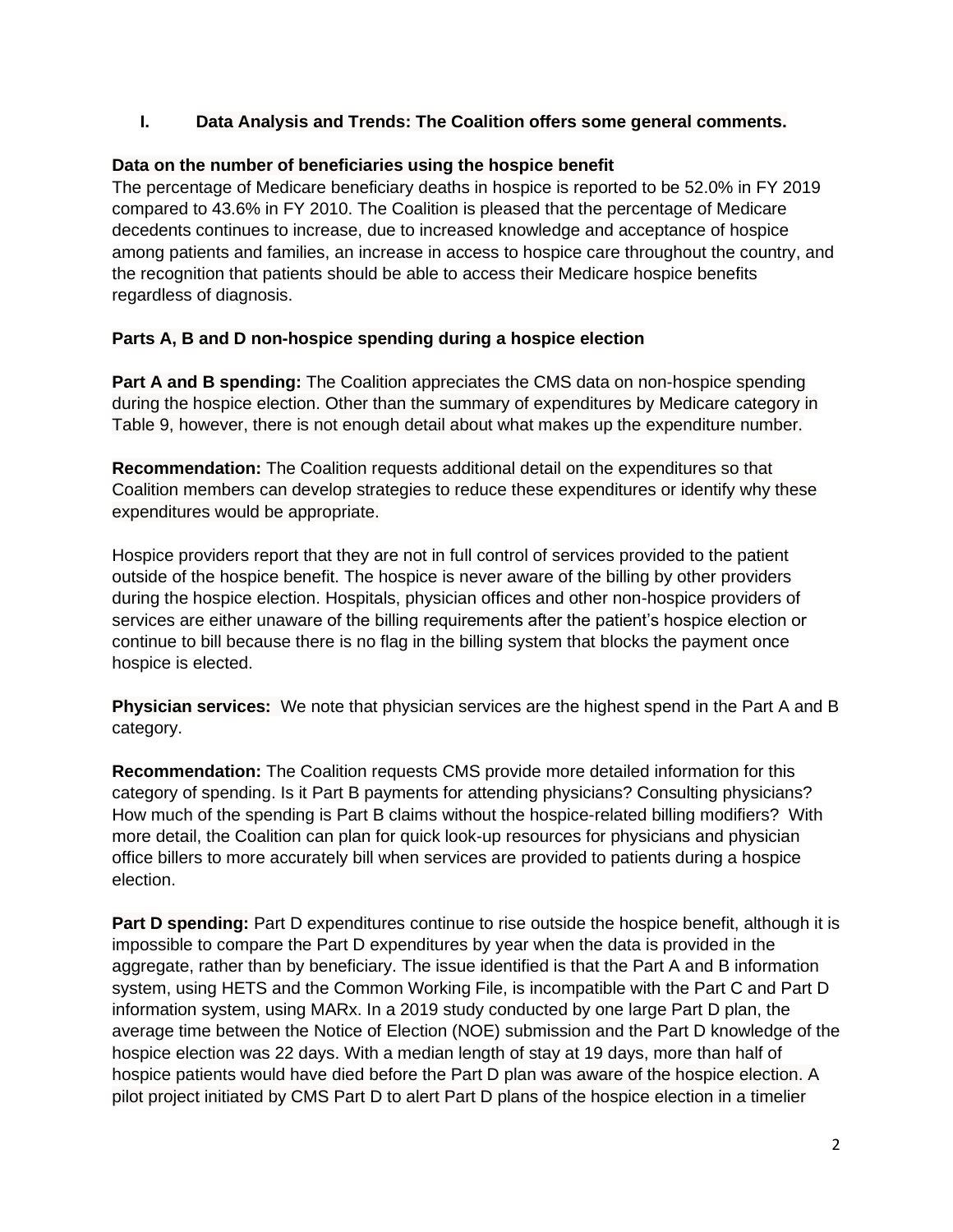fashion is underway. The hospice NOE process can be communicated to the Part D plans with a daily data sweep from the hospice, matching patient/enrollee information and providing hospice enrollment to the Part D plan. The Coalition looks forward to the testing phase of this pilot in the summer of 2021.

**Maintenance medications.** The Coalition notes a continuing CMS reference to "maintenance medications" with an expectation that a hospice should cover them under the Medicare Hospice Benefit. However, no details have been provided about the types of medications and their prescription frequency. Determining whether a maintenance medication is related to the patient's terminal illness and related conditions is patient-specific and should be determined on a case-by-case basis. In this case, as in decisions about relatedness, the hospice physician, in consultation with the interdisciplinary (IDT) team, makes the determination of coverage under the hospice benefit.

#### **II. Feedback requested by CMS**

1. **Changes in patient diagnoses and characteristics: The hospice benefit has evolved from originally providing services primarily to patients with cancer, to now serving patients with neurological conditions and organ-based failure. We are particularly interested in how this change in patient characteristics may have influenced any changes in the provision of hospice services.**

In all of health care, patient care has migrated from hospital to post-acute based care. Patients are no longer hospitalized for extensive stays. They are discharged as quickly as possible, especially when hospice care is being sought. This means families are expected to perform care and many tasks that would have fallen on inpatient staff nurses in the past.

The patient mix for hospice patients has changed from a primary diagnosis of cancer to a full array of non-cancer diagnoses. Providers report that patients on hospice for a primary diagnosis of cancer (malignancies) often require much more complex care than they did 20 years ago, including pleural drainage or wound vacuums for complex wound management in the home. Patients with nervous system disorders may have longer, more subtle declines. Not all nervous system disorders are the same, and individual variability in disease manifestations combined with an unlimited number of comorbidities can make symptom management more challenging. Demands on family members and other caregivers is much more complex than in years past, as more caregivers show the stress of being a long-time caregiver.

These changes in the patient population served impact length of stay, live discharge and the complexity of services provided. Patients served today reflect the diagnoses for the Medicare decedent population as a whole and are entirely different than the end-stage cancer patients served by hospices four decades ago. Patients need these personcentered services now more than ever, without the six-month prognosis requirement. This underscores the need to rethink CMS' overall design about some aspects of the Medicare Hospice Benefit by considering options for a set of defined palliative care services. This could provide an array of supportive services provided to patients with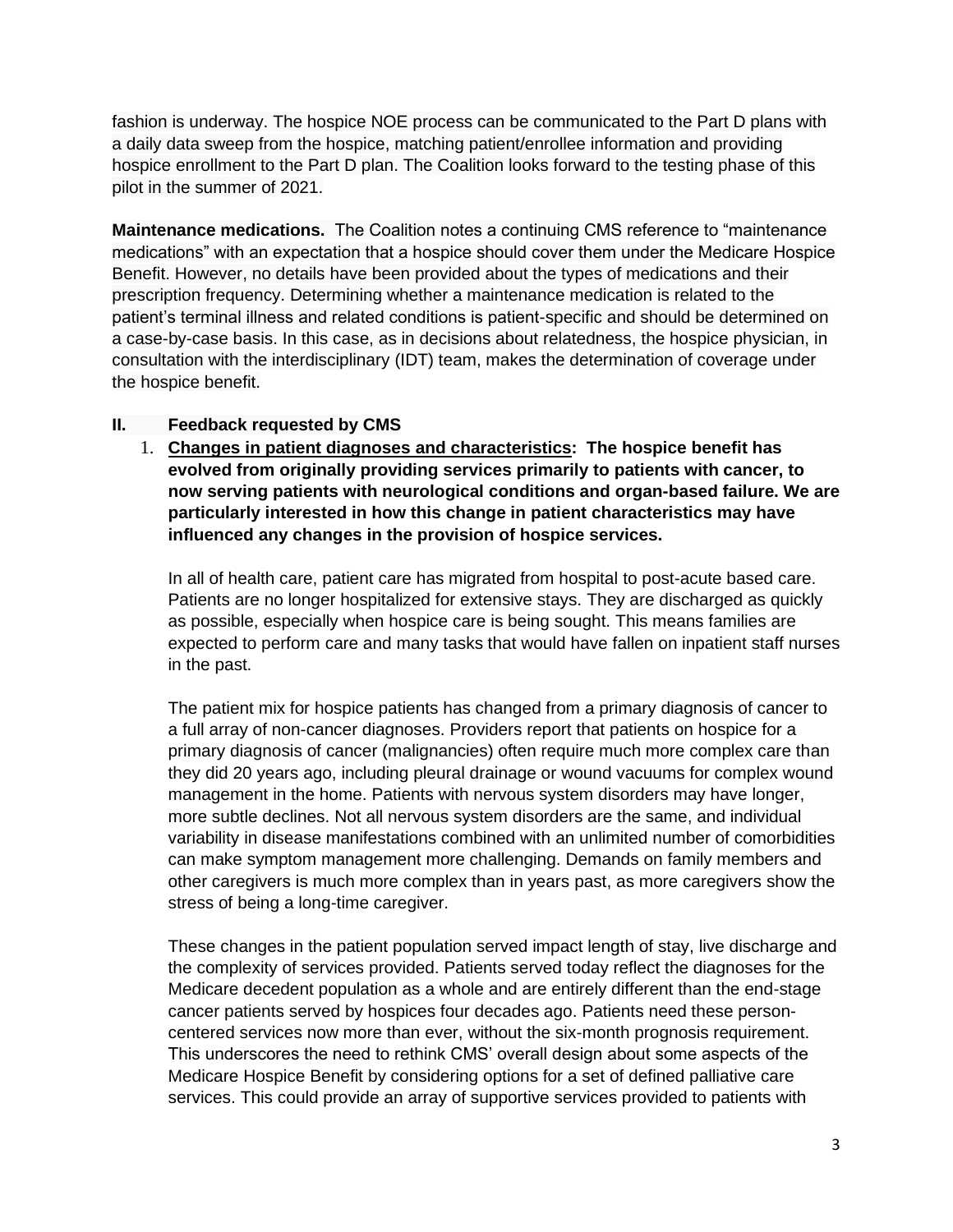advanced illness earlier in the disease process, as well as facilitate appropriate and timely referral to hospice.

2. **Service Intensity Adjustment (SIA): We are soliciting comments regarding skilled visits in the last week of life, particularly, what factors determine how and when visits are made as an individual approaches the end of life.**

Providers report that clinician assessments usually detect the sometimes-subtle signs that patients may be nearing the end of life. Standard practice is for nursing follow-up within 24 hours when patients have had a change in condition or symptoms. The nurse will notify the rest of the IDT and may request, if needed and accepted, additional visits from hospice aides, social workers, and chaplains, both in the home and facility environments.

Often in the last week of life, many patients and their families are interested in a different mix of services than just the RN or social worker. Families may not want any visits at all, preferring to be alone with their loved one in the last few days of life. In other circumstances, a hospice aide or chaplain is preferred in the last days of life to provide personal care to the patient and support to the family. In this circumstance, the services provided by the hospice are not reflected in SIA payments, and visits from the chaplain for example are not reflected on the claim. Each patient's end-of-life experience and wishes are unique to each individual – a "one size fits all" approach to whom and when hospice providers visit is unwise.

3. **Relatedness: There is a continuing trend where there is a potential "unbundling" of items, services, and drugs from the Medicare hospice benefit. We are soliciting comments as to how hospices make determinations as to what items, services and drugs are related versus unrelated to the terminal illness and related conditions. That is, how do hospices define what is unrelated to the terminal illness and related conditions when establishing a hospice plan of care.**

Determinations of relatedness are increasingly complex. In considering whether an item, service or drug is related to the patient's terminal illness and related conditions, hospice physicians and the IDT must consider each patient's circumstances as they develop an individualized plan of care. All items, services and drugs are carefully considered by the hospice physician in discussion with the team and indicated on the plan of care. Providers report that their practice increasingly is to cover all medications and services as related, while also evaluating which items, services or drugs could be deprescribed because they are no longer medically necessary. Increasingly, the relatedness decisions of the hospice physician and IDT are second guessed or challenged by government reviewers and auditors who claim that particular drugs are related. Improved documentation in the medical record will help with these findings, as well as improved education on the part of medical review staff and auditors about the challenges and indicators for determining relatedness in hospice.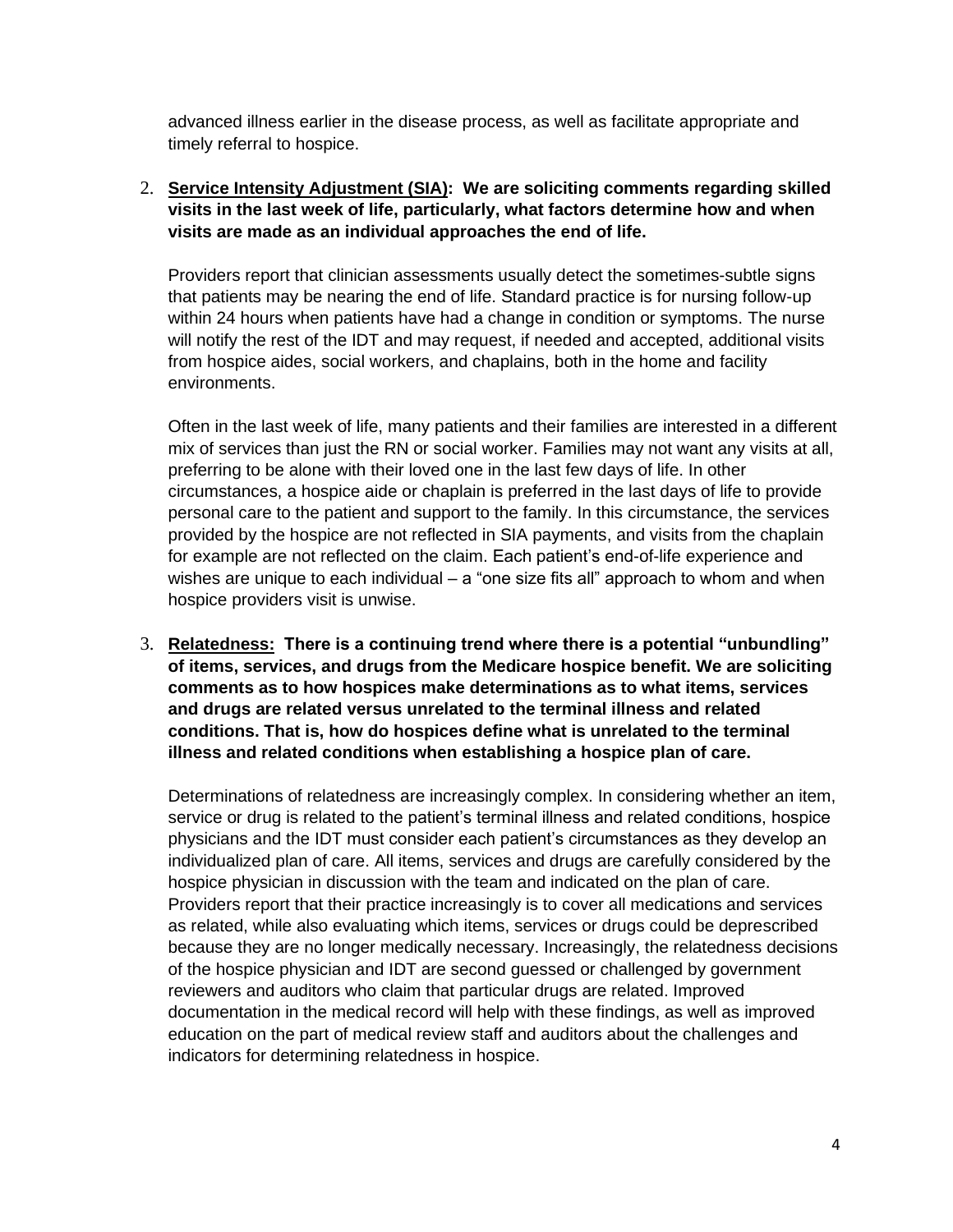Often hospice providers use the NHPCO-developed tools to help with this determination. The two flow charts help a hospice IDT determine relatedness, one for [determining](https://www.nhpco.org/wp-content/uploads/NHPCO-Relatedness-Process-Flow_Revised-Version-2.0-2020vFINAL.pdf)  [relatedness](https://www.nhpco.org/wp-content/uploads/NHPCO-Relatedness-Process-Flow_Revised-Version-2.0-2020vFINAL.pdf) and one for [determining whether a medication is related to the terminal](https://www.nhpco.org/wp-content/uploads/NHPCO-Medication-Flow-Chart-_Apr-2020vFinal.pdf)  [illness and related conditions.](https://www.nhpco.org/wp-content/uploads/NHPCO-Medication-Flow-Chart-_Apr-2020vFinal.pdf) In addition, deprescribing is also considered by the hospice physician and the IDT, as they are reviewing the patient's drug profile to determine what drugs continue to be needed and which drugs are no longer medically necessary. [NHPCO's Deprescribing Toolkit,](https://www.nhpco.org/wp-content/uploads/NHPCO_Deprescribing_Toolkit.pdf) published in November 2020, provides details on deprescribing for five major classes of drugs, including tips for dialogue with patients and families.

### 4. **What services are offered: We are soliciting comments on what other factors may influence whether or how certain services are furnished to hospice beneficiaries.**

The standard of care for the admission process is that all hospice services are offered to all patients/families based on their individually-assessed needs and wishes. The patient and their family discuss with the hospice team their family's wants and needs; this information is gathered by the RN during the initial assessment and by other members of the IDT during the initial comprehensive assessment. From those assessments, the hospice develops the plan of care. Factors may include, but are not limited to, patient acuity/complexity, family coping, location, caregiver type (self, family, paid caregivers including skilled nursing facility staff).

**Hospice aide services:** All patients/families are offered hospice aide services. The IDT continually assesses and may offer again at any time, including an assessment of the frequency of aide services. For example, the team may assess that 1:1 attention at lunch time to assist with feeding would benefit the patient/family and offer that support to the family.

**Social work services** All patients/families are offered social work services during the admission process. Social work services are invaluable in talking with patients and families about goals of care and family coping which are vital to the patient and family's hospice experience. Social workers also conduct psychosocial assessments, help coordinate care, provide counseling and psychotherapy, intervene in client crisis situations, and educate clients and families about their treatment plan and the resources and support systems available to them.

**Spiritual care services:** Spiritual care is offered to all patients/families. The IDT continually assesses and may offer again at any time. The hospice chaplain or spiritual care advisor can be instrumental in providing a place to discuss life review and closure, family healing, and anticipatory grief. In some situations, the family may rely on the spiritual care provided by their religious institution, either instead of or in addition to the hospice chaplain.

Services offered to the patient and family focus on the question: *"What is important to the patient and the family, and what will bring the patient the most comfort and the highest quality of life, based on the patient's own goals?"*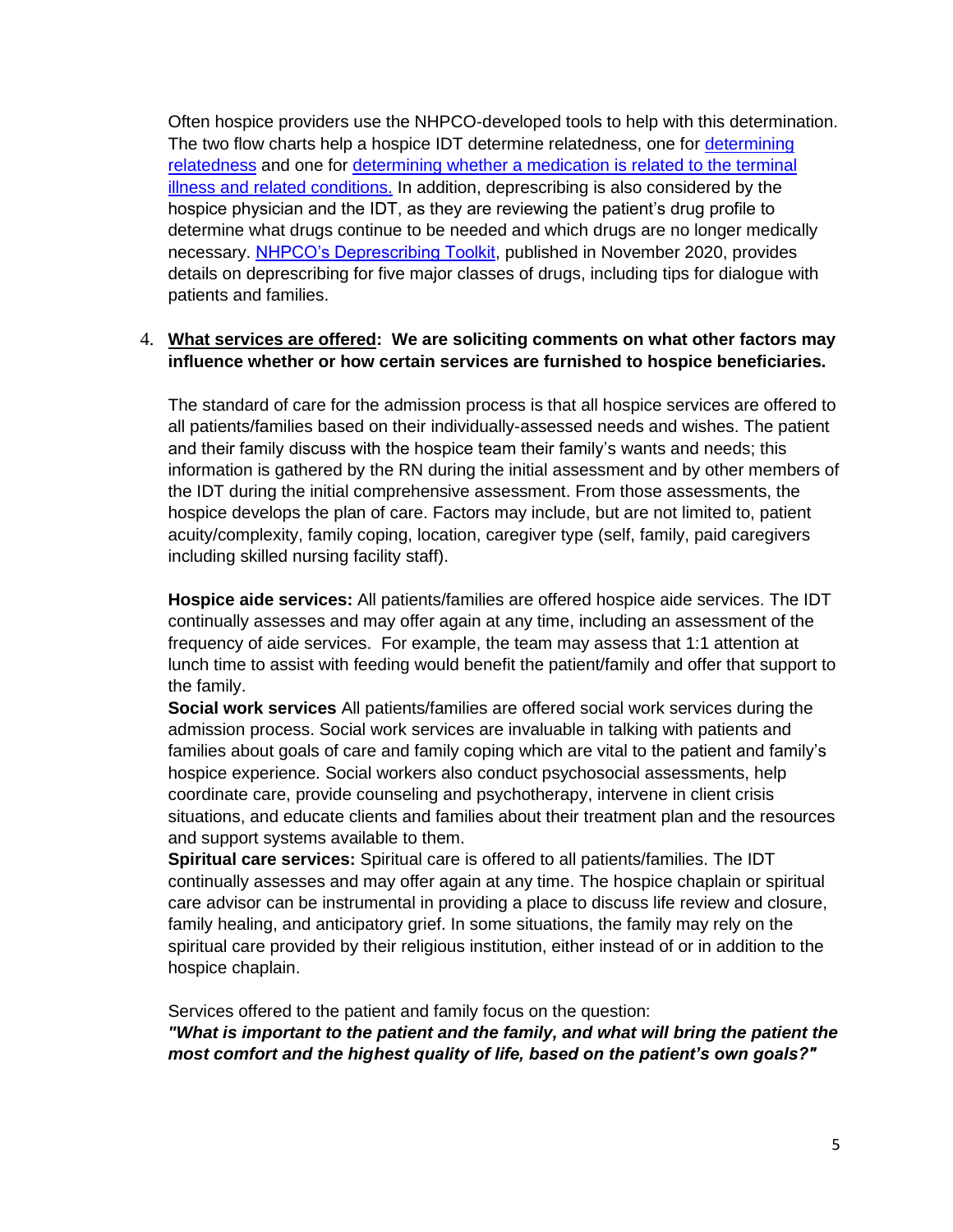**5. Election statement addendum: We are soliciting stakeholder feedback as to whether the hospice election statement addendum has changed the way hospices make care decisions and how the addendum is used to prompt discussions with beneficiaries and non-hospice providers to ensure that the care needs of beneficiaries who have elected the hospice benefit are met.**

Hospice providers report that the addendum has not changed how care decisions are made, but that the upfront communication with patients/representatives during the admission process has been enhanced as admission staff can talk about what is related and covered. It is important to note that hospice providers represented by our Coalition members have reported that very few patients and their representatives have requested the addendum and that the burden of implementation of the addendum, at this time, seems to outweigh the benefits. The current use of the addendum is for those items, services and drugs that are unrelated to the terminal illness and related conditions, but the communication with patients/representatives and families could be greatly enhanced if the discussion about the addendum reflected the full range of reasons as to why the hospice does or does not cover an item, service or drug during the hospice election: unrelated and not covered, related but no longer medically necessary, and that generic is covered but the difference in the cost of a brand name drug may need to be covered by the beneficiary.

**Recommendation:** The Coalition believes that this more upfront communication and transparency with patients and their representatives will eliminate additional bureaucracy with new and different forms that must be developed. The Coalition believes that this simpler approach, using the addendum for communication for the issues described above would be in the best interest of patients, families, and representatives. We request further clarification from CMS on this issue.

# **III. Hospice Election Statement Addendum Revisions and Clarifications**

The Coalition thanks CMS for clarifying many of the outstanding questions and issues hospices are dealing with and supports the proposed revisions to the regulations. CMS has proposed a few conforming regulatory text changes, i.e. beneficiary requests addendum but dies or is discharged prior to signing, "3 days" rather than "72 hours," allowing a hospice to furnish the addendum within 5 days from the date of a beneficiary or representative request, if the request is within 5 days from the date of a hospice election. CMS is also proposing one new regulatory requirement for hospices to include the date the addendum is furnished in the medical record and on the addendum. Any finalized changes/additions to the hospice regulations are usually effective October 1 of the applicable fiscal year. This date is reasonable for the new regulatory requirement regarding the additional documentation in the medical record and on the addendum of the date furnished.

**Recommendation:** The Coalition recommends CMS clarify in the final rule that the effective date of the conforming regulatory text changes is October 1, 2020. This date is consistent with the timeframe of informal guidance provided previously by CMS and MACs on all but one issue – the number of days a hospice has to provide an addendum when the request is made within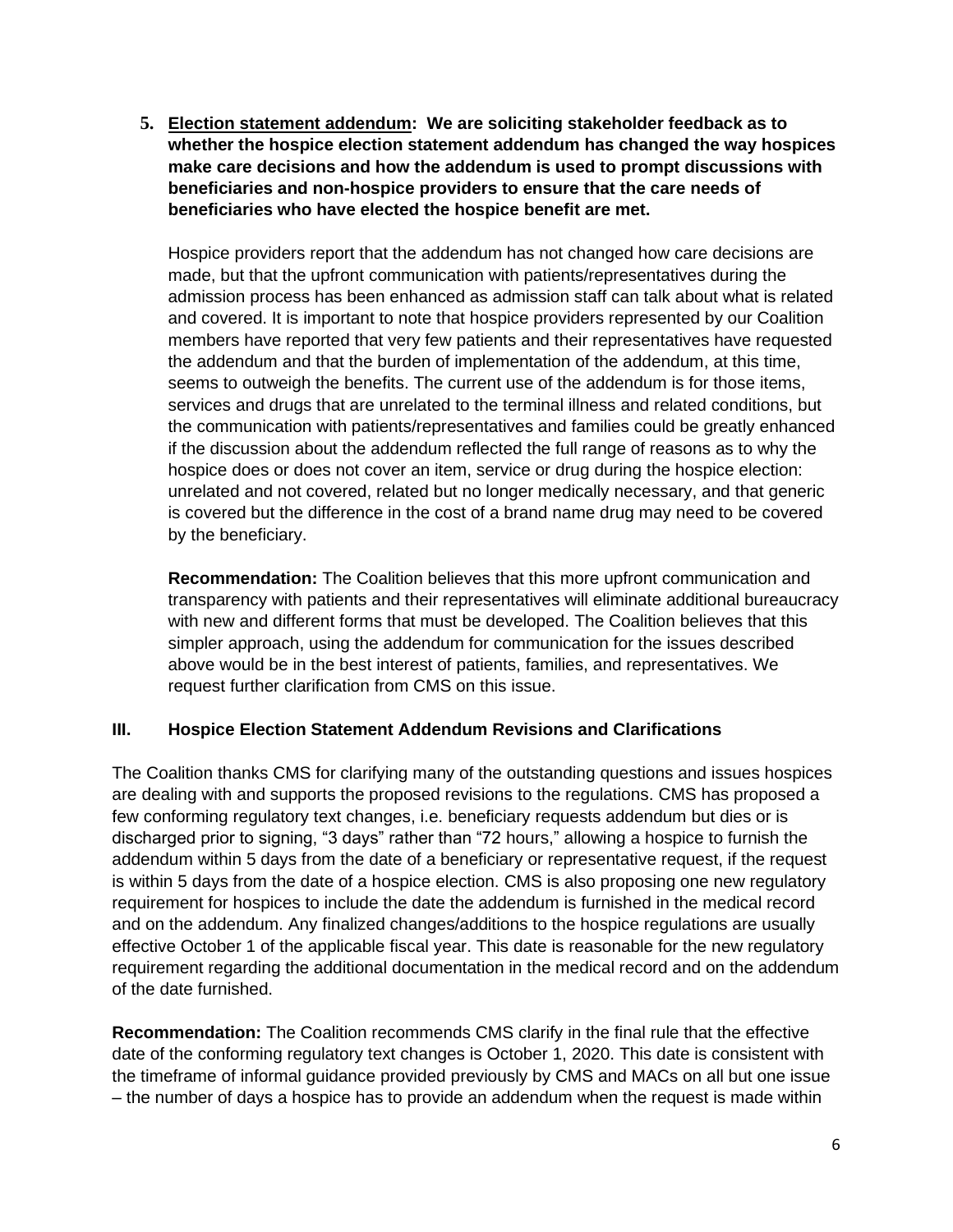the 5 days from the date of hospice election but not on the day of election. For this issue, an effective date of October 1, 2020, is reasonable and consistent with the timeframe necessary to gather the information and make determinations of unrelated conditions, items, services and drugs.

# **IV. Hospice Quality Reporting Program (HQRP)**

# • **Penalty for Not Participating**

**Per the Consolidated Appropriations Act of 2021: Beginning with FY 2014 through FY 2023, the Secretary shall reduce the market basket update by 2 percentage points and beginning with the FY 2024 APU and for each subsequent year, the Secretary shall reduce the market basket update by 4 percentage points for any hospice that does not comply with the quality data submission requirements for that FY.**

As shared in previous communications, the Coalition supports this change. January 1, 2022, begins the quality submission period tied to the FY2024 annual payment update.

**Recommendation:** We recommend that CMS alert hospices before this date about the change via notices and postings to the hospice quality reporting webpages.

# • **Hospice Care Index**

The Coalition strongly supports quality of care measures that represent the whole of hospice care in the HQRP and that are publicly reported. The purpose of publicly reporting quality data is to aid the consumer in choosing a hospice. Therefore, the data shared must be understandable and meaningful to the consumer relative to the quality of care a hospice can and should provide. As proposed, the indicators for the Hospice Care Index (HCI) focus on medical services. This overmedicalization of hospice care contributes to the public's limited understanding of the hospice care philosophy and, specifically, the Medicare hospice benefit. Spiritual care services are excluded not just from measures publicly reported but from all HQRP data as of January 1, 2021. In the Hospice Visits When Death is Imminent: Measure Validity Testing Summary and Re-Specifications, report data is shared showing negative correlations with CAHPS Hospice Survey outcomes for chaplain visits. However, there is data from a study completed with Veterans Health Administration (VA) patients indicating that chaplain services along with bereavement services and inpatient hospice care may help improve families' ratings of end-of-life care quality<sup>1</sup>. The HealthCare Chaplaincy Network has proposed to modify existing HCPCS codes for chaplain services provided by the VA for inclusion on claims for all Medicare services. The Coalition supports this modification that will assist in the collection of chaplain visit data in hospice care and continued analysis of the data. This allows for a better-balanced view of hospice care.

<sup>1</sup> Feder, S. L., Tate, J., Ersek, M., Krishnan, S., Chaudhry, S. I., Bastian, L. A., ... & Akgün, K. M. (2021). The Association Between Hospital End-of-Life Care Quality and the Care Received Among Patients With Heart Failure. Journal of Pain and Symptom Management, 61(4), 713-722.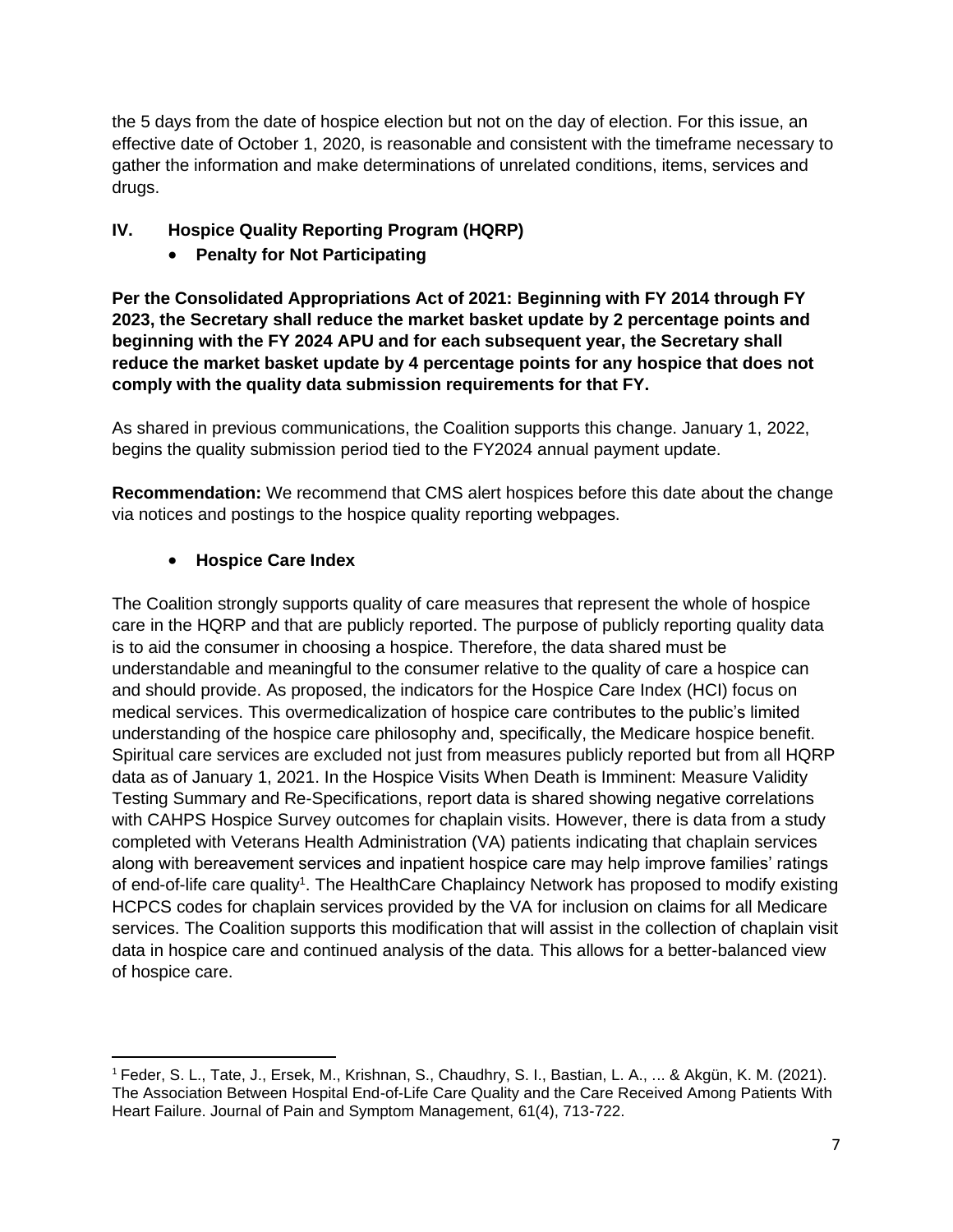**Recommendation:** The Coalition strongly urges CMS to develop codes to identify chaplain visits on claims and to continue analyzing the impact of chaplain visits on hospice quality of care and satisfaction for possible inclusion in future quality measures and/or publicly reported data**.**  The Coalition also urges CMS to consider ways to incorporate bereavement care into the HQRP. This is one of the differentiating services of hospice care and a significant benefit of hospice care. Including it and spiritual care in the HQRP – especially in publicly reported measures – more comprehensively reflects the whole of hospice.

Through the National Quality Forum (NQF) Measures Application Partnership (MAP) Measures Under Consideration (MUC) process, CMS indicated that the Meaningful Measure area for the HCI is "End of life care according to preferences"; however, the indictors comprising the HCI do not take into account patient preferences. For instance, patient preference is not part of the indicator calculation for CHC or GIP Provided, Gaps in Nursing Visits, or Skilled Nursing Minutes on Weekends.

Information shared by Abt Associates and CMS during a presentation on the Hospice Care Index concept in 2020 and shared again in the January 2021 MAP committee meeting to review the MUC, indicates that 85% of hospice providers will score well on the HCI. This raises the question of whether the measure will "top out" quickly after implementation. This has been a concern with HQRP measures from the Hospice Item Set (HIS), which CMS proposes in this rule be removed from the HQRP.

Indicators utilized in the HCI should have a high correlation with CAHPS Hospice Survey results and patient satisfaction. No data has been shared in the proposed rule or outside of this rule that shows a correlation between all the indicators comprising the HCI and patient satisfaction or quality of care. Some of this type of information has been shared with the public via reports CMS has posted in the past; however, this is limited to the correlation of some interdisciplinary team member visits only. There is no indication in publicly available information about what the data shows relative to correlation between weekend visits/minutes per visit and CAHPS results, per beneficiary spending and CAHPS results, nurse minutes per routine home care day and CAHPS results, and live discharges and patient level of satisfaction with hospice care.

Many of the indicators seem to be driven by program integrity (PI) practices. Issues of program integrity must be addressed, and the Coalition supports CMS in taking action to do so. CMS has several options available to address these issues. For instance, CMS could continue to collect the HCI indicator data and couple it with the hospice survey deficiency information to target those hospices with poor performance. Targeted action by CMS could be more frequent surveys for these hospices, which would align with the Consolidated Appropriations Act requirement to develop a special focus program as part of hospice survey reforms. The Coalition recognizes that CMS may desire to target poor performing hospices sooner than a special focus program may be feasibly developed.

**Recommendation:** Therefore, the Coalition recommends that CMS implement the HCI in the HQRP no earlier than May 2022 but suppress public reporting of the HCI at that time. The Coalition supports the sharing of compliance/program integrity data with hospices; however, public reporting of such data prior to there being full transparency of hospice performance data,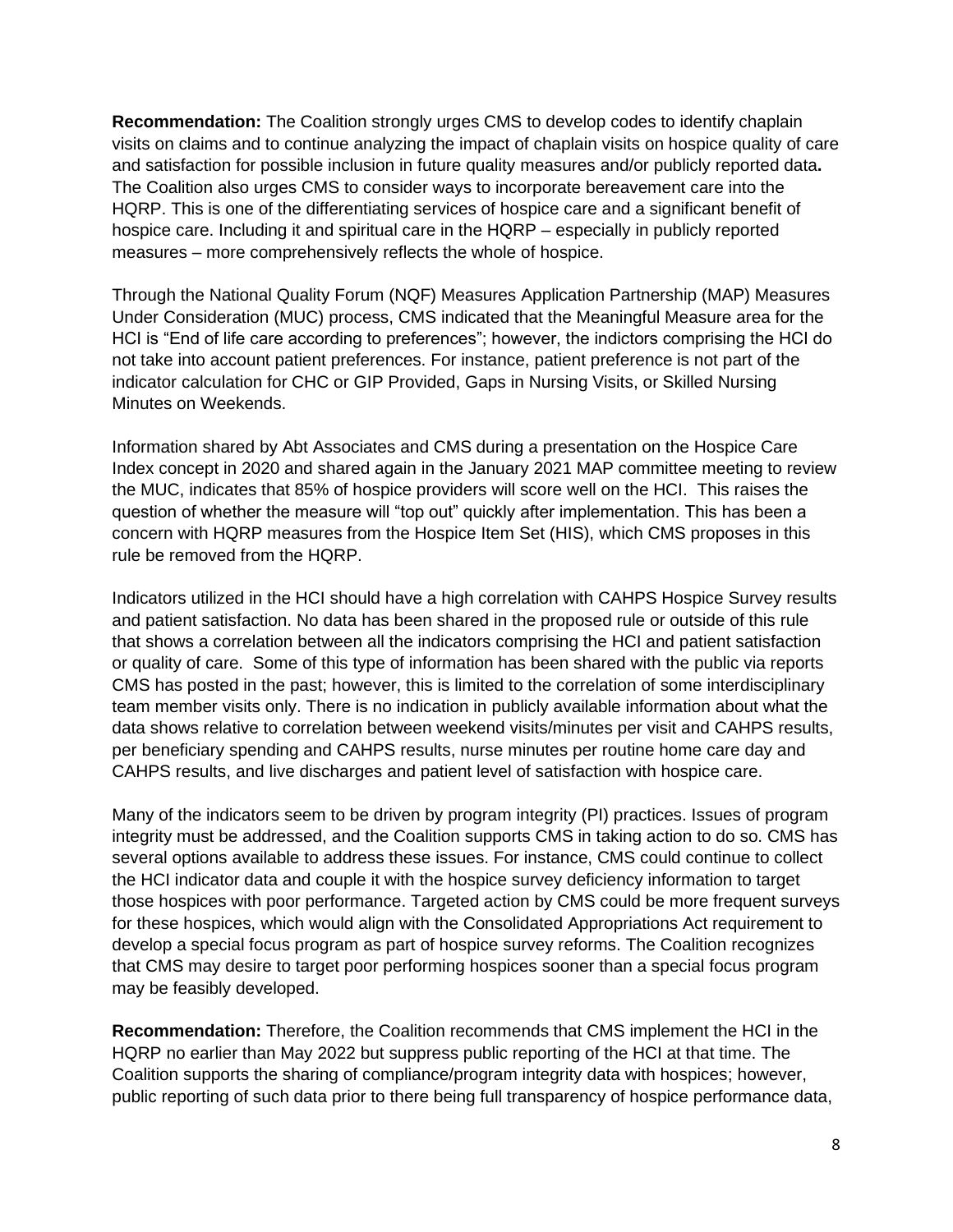clearer measure specifications, thorough consumer testing and a dry run with hospice providers of the measure is not consistent with the method utilized by CMS for the development of measures in other quality reporting programs and in the HQRP. CMS has previously provided much more information about measure development and testing prior to public reporting. Again, we reiterate that CMS has other viable alternatives to address hospice program integrity concerns. Some of the areas of concern that are addressed in the HCI have not been shared by CMS (or MedPAC) as areas of concern. These include the Gaps in Nursing Visits, Skilled Nursing Minutes on Weekends, and Nursing Care Minutes per RHC Day. Publicly reporting these measures runs the risk of the unintended consequence of patients receiving more and longer nursing visits regardless of their assessed needs and preferences. Hospices may feel pressured to encourage nursing visits when it is a social worker or chaplain visit that is desired and best suited to patient needs.

The Coalition also is concerned about the average consumer's understanding of this measure and its indicator components as it would appear on Care Compare. Transparency about what the composite score means is critical, and we have concerns, for example, that a consumer may not understand how a high rate of live discharges, which on face value may appear to be a *good* outcome, could help them to identify *poor* performance in a hospice provider. In fact, the majority of the indicators will not be recognized by a consumer as items that contribute to making an informed decision about choosing a quality hospice provider.

With a period of time where public reporting is suppressed but data is shared with hospices on their performance on the indicators and the indicator specifications, hospices have an opportunity to learn about the indicators and how to incorporate them into the existing hospice philosophy of care best practices.

A better platform for initial sharing of hospice performance data is through reports that directly reach the hospice such as the PEPPER or another comparative billing report yet to be developed. Hospices currently do not have data on their performance for the proposed HCI indicators and the technical specifications in the proposed rule are not sufficient for providers to replicate the calculation on their own. It is essential for hospices to have this information on their performance as calculated by CMS, and it is equally important for hospices to be able to replicate the calculation of this data. This will allow them to perform the calculations frequently and routinely so that they have data measurement points upon which to develop and measure performance improvement plans. The PEPPER is only available to hospices electronically and must be downloaded by the hospice. The rates of download have not been as high as would be desired for sweeping improvement in behavior. However, beginning with the 2021 PEPPER hospices receive a notice that the PEPPER is available for downloading which is likely to result in a significant increase in the number of hospices actually receiving the information. In fact, at this time, the large majority of states had a PEPPER retrieval rate greater than forty percent. This is a substantial increase over the number of retrievals at this time last year. Since the PEPPER displays a hospice's performance in CMS-identified areas vulnerable to improper payment (program integrity measures), the hospice will be most aware of its performance and likely to change behavior.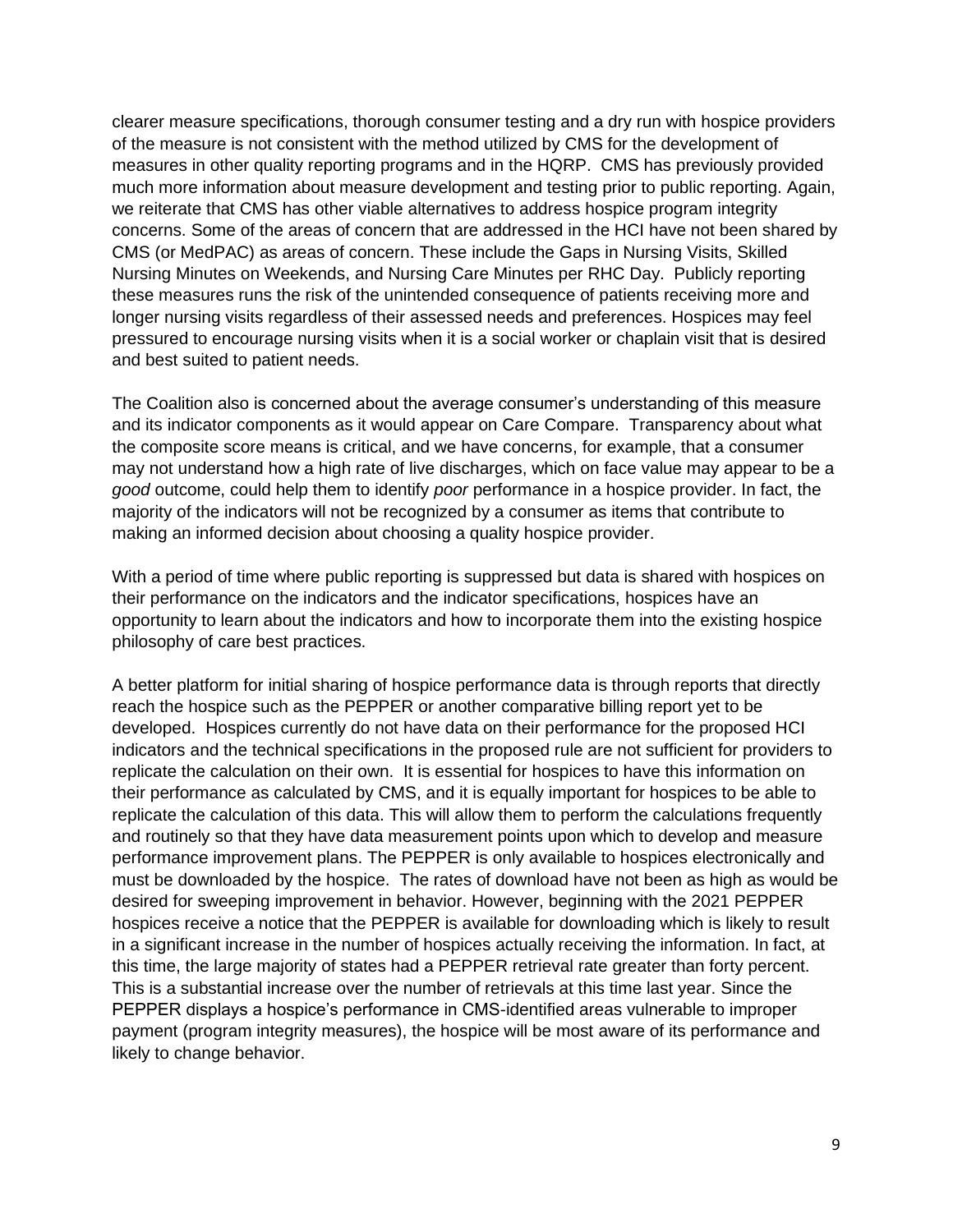Hospices need to understand the data to utilize it properly in performance improvement. The only specifications provided for the HCI indicator data are through the proposed rule and there are many questions and concerns about this data and calculations, as further detailed below.

# **No Continuous Home Care (CHC) & General Inpatient (GIP)**

- It is understandable that CMS wants to ensure that all hospice providers can deliver all four levels of care that are part of the Medicare Hospice Benefit, and the Coalition agrees that hospices must be able to deliver such care at any given time. We continue to hear that there is a significant number of hospices that do not bill for all four levels of care and especially for the CHC level of care. Due to the stringent CHC billing requirements, many hospices find that they have provided hours of direct one-on-one, intensive care to a patient that is not billable because it does not meet all of the CHC criteria. Measuring whether CHC was or was not billed is not necessarily reflective of the intensity of service the patient is receiving.
- Utilizing survey data in conjunction with claims data for this indicator would be most helpful to informing CMS, hospices and the public of the hospice's ability to provide all four levels of care. Simply billing or not billing for a higher level of care is not an indicator of quality of care, particularly since a focus of hospices is keeping a patient at home and not in an inpatient unit, hospital or Skilled Nursing Facility (SNF) for the general inpatient level of care. Combined with billing information, survey data, specifically whether the hospice provides GIP and respite care directly or has a contract in place to provide this level of care under arrangement and whether the hospice informs patients about the availability of all four levels of care (especially CHC) combined with billing information would be most helpful to consumers. Additionally, whether the hospice has the ability to provide CHC if needed would be most helpful to consumers as compared with whether CHC was billed.
- Hospice provider characteristics have an impact on this indicator and it should be adjusted based on this data. For example, hospices with inpatient units will likely utilize the GIP level of care more than CHC, and those without inpatient units may utilize CHC more than GIP. Also, geographic data on utilization of the higher levels of care would likely indicate that there are marked geographical differences in the utilization of these two levels of care due to culture of the community served as well as possible differences due to patient characteristics (i.e. diagnosis, length of stay, etc.) and possibly hospice characteristics (i.e. inpatient care provided directly or under arrangement).

# **Gaps in Nursing Visits**

It would be important to define this measure as the 7 days that comprise the accepted Medicare week of Sunday through Saturday. We believe this is CMS' intent; however, it should be defined for clarity. Also, a patient could have a visit on Tuesday one week and Wednesday the following week for several reasons, including for the convenience of the patient/family, without any negative impact on care.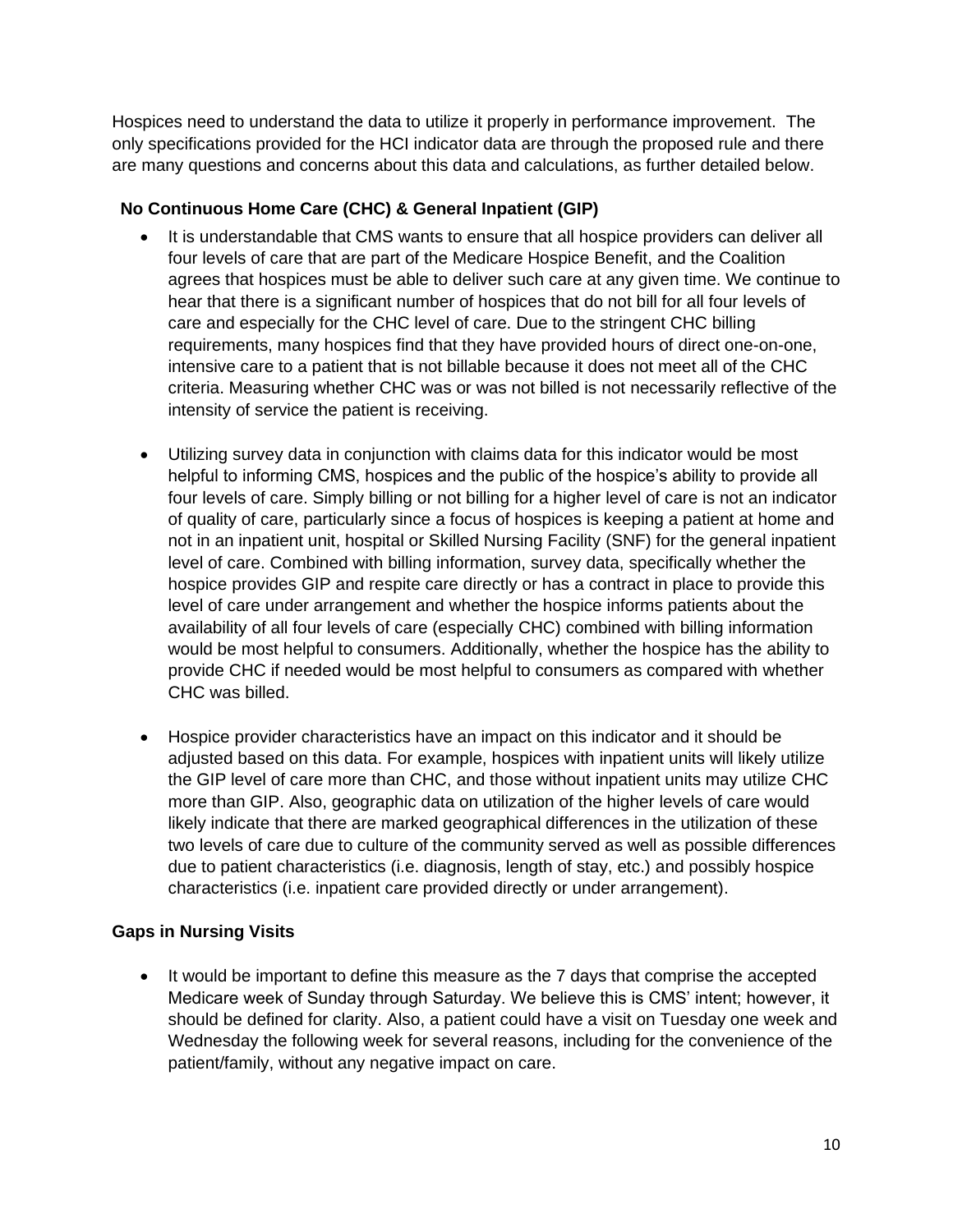- Hospice is an interdisciplinary service and assesses patient needs and preferences for care on the physical, emotional, psychosocial and spiritual levels, so it is quite possible that a patient may need and prefer more non-nursing visits during their hospice care or at particular times during their care. Therefore, it may be most meaningful to the HQRP to include all discipline visits. Additionally, an overall pattern of delivering care from all disciplines to a patient throughout the course of their hospice stay may be more reflective of the quality of care being provided.
- It is not clear from the specification in the proposed rule if skilled nursing visits (revenue code 055X) will be separated by RN and LPN visits or if both types of visits will be included in this measure. It should be noted that there is the possibility that the majority of patients/families distinguish hospice staff visits by type, i.e. social worker or nurse, chaplain or aide, but do not distinguish further. Specifically, CMS should consider the possibility that patients/families do not distinguish between an RN and LPN but, rather, simply recognize that a "nurse" is making or made a visit. Of course, credentials of the individual making the visit are likely present on a nametag, but this is often not scrutinized by patients/families once they know the individual and, after time, are receiving care from the LPN, RN or NP – the person's license may not be known or remembered.

**Recommendation:** The Coalition recommends CMS consider inclusion of *all* nursing visits on the claim.

• During this current pandemic, the effectiveness of telehealth visits /visits furnished via telecommunictions technology has been recognized by many providers. Hospices have been using telehealth visits to supplement in-person visits for some time, and the effectiveness of such care should be considered as part of any visit measure. Telehealth visits are legitimate indicators of care and services provided by the hospice and are related to and ordered on the plan of care. CMS already acknowledges the use of social work phone calls in the quality of hospice care and includes these types of visits on claims.

**Recommendation:** The Coalition recommends that CMS recognize all care provided by hospices that impacts quality of care and patient/family satisfaction, and that billing codes should be expanded to include telehealth visits for all disciplines on the claim and included in any visit measure.

#### **Nurse Minutes per Routine Home Care (RHC) Day**

- CMS indicates that this indicator was chosen to assess the average number of skilled nursing minutes per day during RHC days to differentiate hospices that are providing assessment throughout the hospice stay. The proposed rule did not include a description of the analysis conducted for this indicator. The Coalition has several questions for CMS and is requesting more information and a response to the following:
	- o How was the number of nursing minutes necessary for an assessment determined?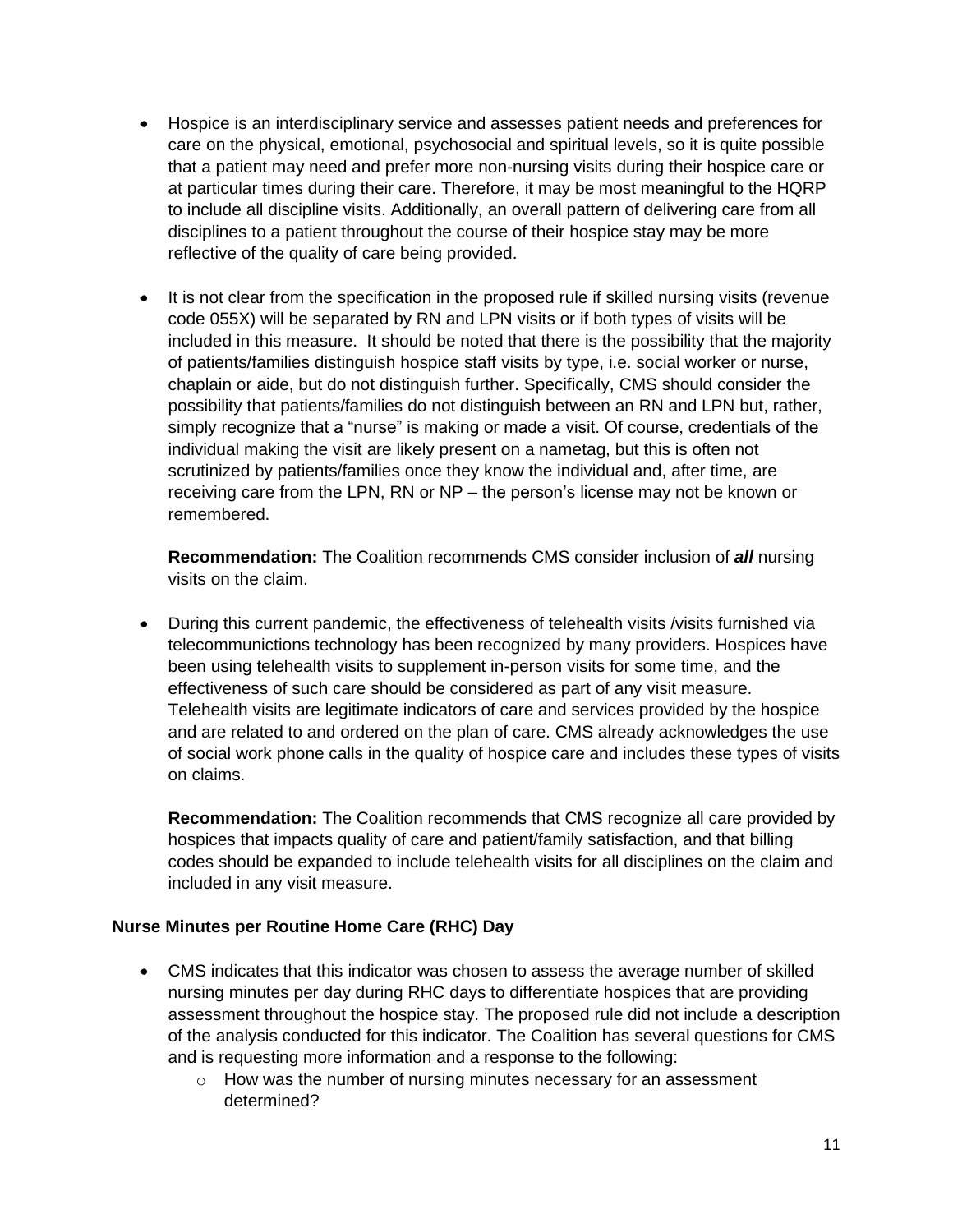- $\circ$  We are requesting transparency regarding this and are requesting CMS provide the full analysis for this and other indicators.
- It is not clear from the specifications in the proposed rule if skilled nursing care (055X) will be broken down into RN and LPN visits. It should be noted that many hospices have incorporated LPN and NP visits with RN visits, and all should be included in this indicator.
- This indicator could result in some hospices extending the length of visits unnecessarily and not consistent with patient preferences. It is also contradictory to visit indicators and raises questions as to whether meeting patient's wishes or having a higher number or length of visits is most indicative of quality of care.
- A hospice's performance on this indicator would be better with a greater number of nurse minutes per RHC day, but there is no standard for this and no baseline data that has been shared. There are different types of nurse visits that require different amounts of time, i.e. a quick follow up on a new intervention, a full assessment, administration of an intervention, medication education, etc. What number of minutes would be considered a "good quality of care/best performance/outcome?
- This indicator, like others, is impacted by patient preferences, patient diagnosis, social determinants of health, etc. Baseline data is needed to determine adjustments necessary.
- As mentioned with respect to other indicators, not all hospice interdisciplinary services are being counted in this "minutes per day" indicator, nor is their contribution to quality care being considered.

# **Early Live Discharges/Late Live Discharges**

- Live discharges do not convey quality of care to consumers and could actually create confusion for consumers as higher live discharges and longer lengths of stay could be viewed as beneficial by consumers. Consumers do not for the most part understand and are not familiar with the terminology of "live discharges". CMS and others have concerns about hospices that have a high proportion of live discharges, which is understandable but the public often does not understand these implications. Measures addressing these concerns are more program integrity measures and not quality of care measures.
- A more impactful program integrity measure would be live discharges *after* 180 days (181 days or more) as the 180th day is the last day of the second benefit period.

# **Burdensome Transitions (Type I)/Burdensome Transitions (Type II)**

• These are measures for which hospices have never seen any data on national performance or individual performance.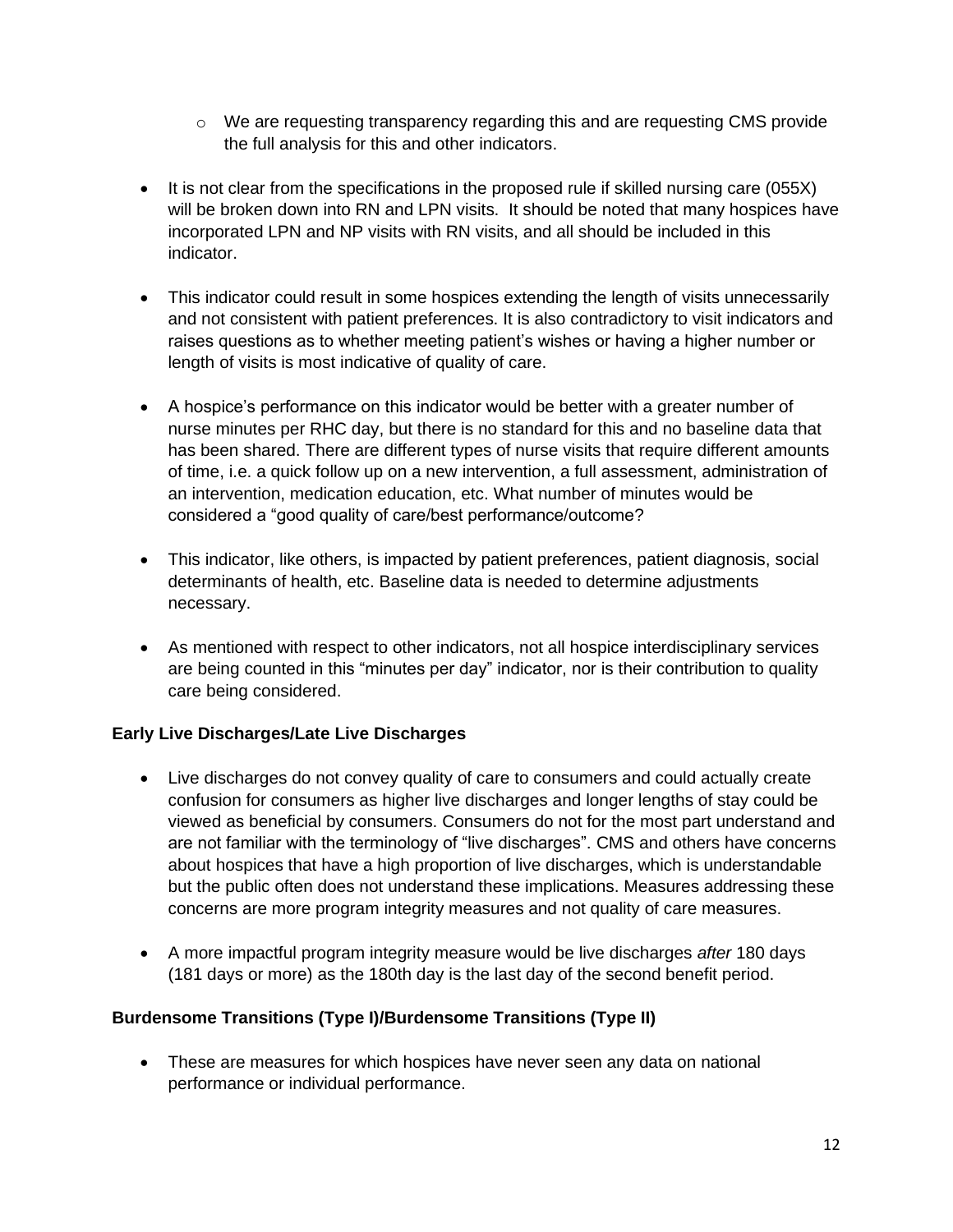• In 2018, there was a similar measure under consideration, MUC 18-101 Transitions from hospice care followed by death or acute care. The NQF MAP did not recommend this measure for rulemaking. The MAP recommended adding an exclusion to allow for patient choice, as there are several reasons a patient may choose to transition from hospice such as revocation, having to be discharged because of going outside the hospice's service area or a hospice discharge for cause. All the reasons for discharge are coded on a claim so could easily be separated. The MAP also suggested that CMS consider a dry run of the measure before publicly reporting results and explore the need for a survey of patients with a live discharge from hospice to better understand their reason for discharge and the potential scope of the problem.

#### **Per Beneficiary Spending**

• Like several other measures, this is more of a program integrity indicator than a qualityof-care indicator.

#### **Visits near Death**

• Analysis utilizing data that includes whether the patient/family desired a visit from the IDG disciplines that are part of a measure or exclusion criteria that removes patients/caregivers who refuse visits offered by these various disciplines in the last days of life from the measure denominator would better reflect quality of care. Collecting and monitoring data of visits in the last days of life is understandable, and the Coalition strongly urges CMS to consider visit data in the context of an individualized plan of care reflective of patient and family wishes.

**Recommendation:** The Coalition recommends that CMS consider the regional cultural variations on visit patterns and CAHPS Hospice Survey outcomes and risk adjust for such variances.

It is important to note that the visits on claims have not impacted hospice quality scores in the past, nor have they impacted hospice payment. Therefore, some hospices do not have a robust system of confirming all visits are captured on the claim and instead have focused these efforts on Section O of the HIS. This Section was removed in January 2021. Therefore, CMS should incorporate a reasonable period for adjustment to this change and for claims to accurately reflect visits before publicly reporting the HCI.

The Hospice Outcome & Patient Evaluation (HOPE) instrument will capture data as hospice care is being delivered to patients, a gap in the HQRP that CMS sought to close in recent years. The amount of data and information available not only to consumers but also to CMS and hospice providers from the HQRP is relatively small. The HOPE will bring significantly more data and information to the HQRP which allows for more robust quality measures. It is anticipated that the HOPE will be in use soon by hospices.

**Recommendation:** The Coalition urges CMS to consider the impact of the measures anticipated from the HOPE on the HCI, and to eliminate any possible future duplication. We also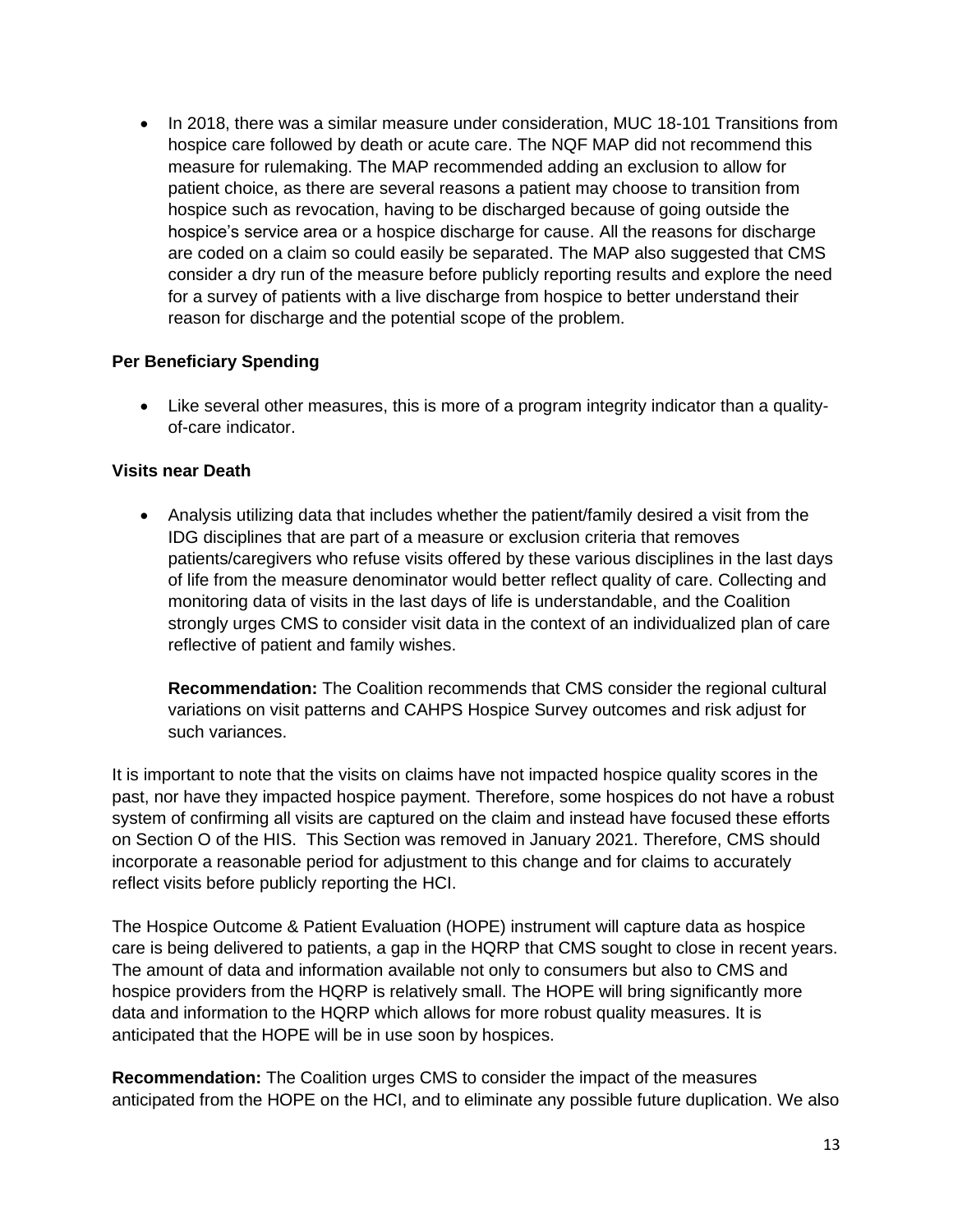recommend that CMS consider utilizing the HOPE as the source for publicly reported information in the future.

There are questions about the timeframe of the data that would be used for the HCI. We strongly recommend that no 2020 or 2021 data collected during the time of the current Public Health Emergency (PHE) be utilized for publicly reporting the HCI. The PHE has greatly impacted the type and number of visits that can be made to patients and, in fact, has impacted all of the proposed indicators. Should CMS decide to proceed with publicly reporting the HCI utilizing claims for the 2020/2021 dates of the PHE, the Coalition recommends that a notice on Care Compare be added that explains that the data is from care delivered during the PHE and may not be reflective of typical hospice services.

# **Claims Based Measures**

There are four proposals related to calculating and reporting claims-based measures. The Coalition recommends that CMS consider updating these measures more frequently than annually. Submission of claims data does not require a change to current processes for hospices or CMS, and the data are constantly changing as nearly all hospices submit claims at least monthly. Therefore, it seems that quarterly updates to the data are possible and would reflect the most current data.

**Recommendation:** The Coalition, though, urges CMS to consider suppressing any publicly reported claims data until all the data displayed is post the current PHE.

As stated elsewhere in these comments, the Coalition strongly urges CMS to develop codes for chaplain visits to be recorded on hospice claims and for telehealth visits to be recorded on hospice claims.

#### **Consumer Assessment of Healthcare Providers and Systems (CAHPS) Star Rating**

CMS proposes to introduce Star Ratings for public reporting of CAHPS Hospice Survey results on the Care Compare or successor websites no sooner than FY 2022. The calculation and display of the CAHPS Hospice Survey Star Ratings would be similar to that of other CAHPS Star Ratings programs such as Hospital CAHPS and Home Health CAHPS with specifics about the methodology for the CAHPS Hospice Star Rating to be posted to the CAHPS Hospice Survey website.

Per the proposal, a hospice needs to have at least 75 CAHPS Hospice Survey responses for the Star Rating to display. This is nearly double the number of survey responses required from home health agencies and more than double the number of responses a hospice must currently have for CAHPS Hospice Survey measures to be reported. In the proposal, the number/percentage of hospices meeting this threshold is not shared. This information, in addition to the full methodology for calculating the Star Rating, should be shared with stakeholders. There should also be an opportunity for stakeholders to provide feedback to CMS on these details.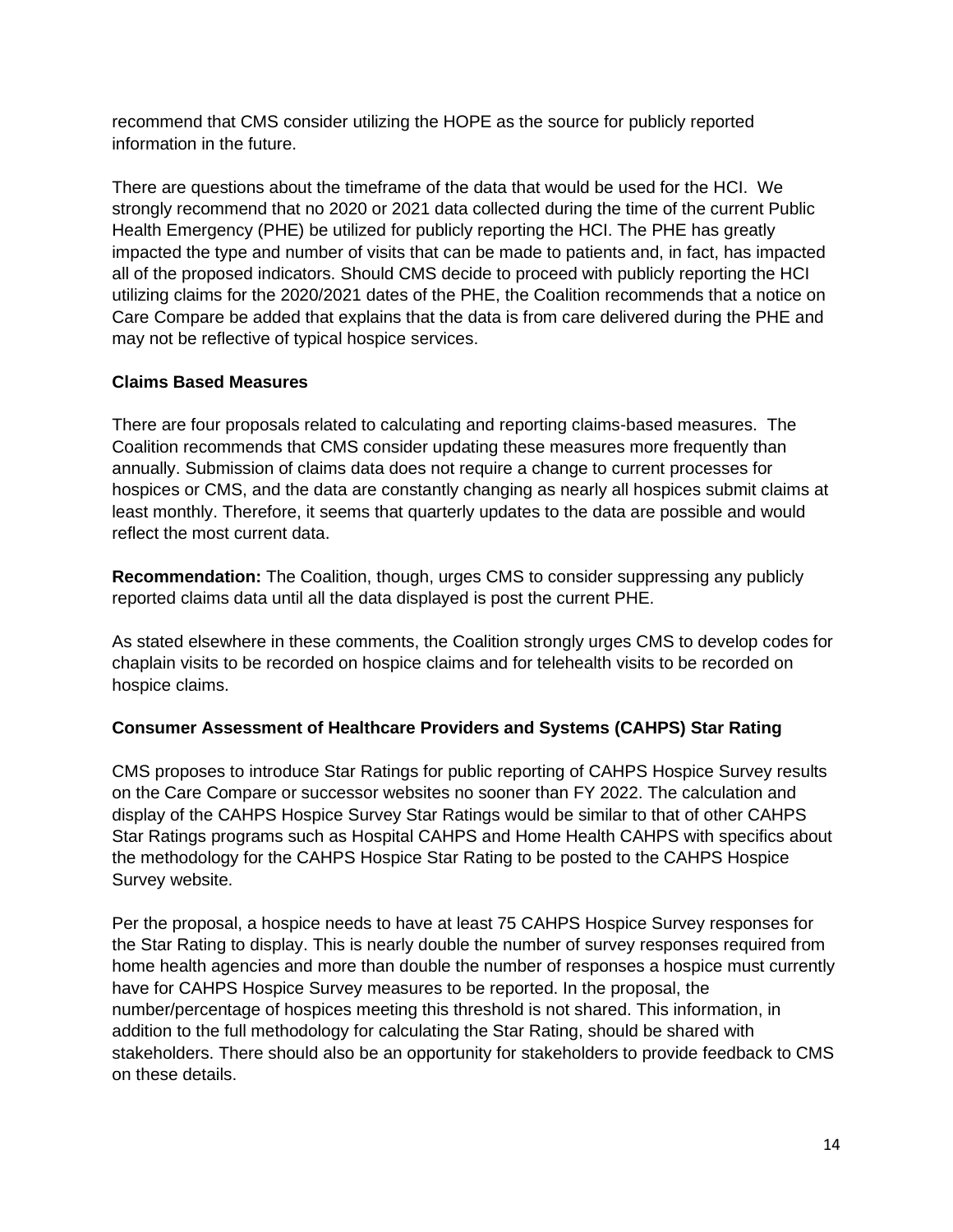Unique to the CAHPS Hospice Survey is the fact that it is completed by caregivers not patients. This is a key difference for the hospice Star Rating that should be clearly stated with the CAHPS Star Rating posting on Care Compare so that consumers are not misled. The Star Rating should convey meaningful information in a manner that is consistently understood by consumers and the general public. It should also be based on data that are objective and not subject to manipulation by a provider. CAHPS hospice data currently have a tight distribution and it is not completely clear how this will translate for a star rating. For instance, it is anticipated that most hospices will fall into the middle of the curve and have a 3- or 3.5-star rating. Because of the high scores many hospices receive on CAHPS Hospice Survey measures, it is possible that a hospice with a score in the mid to high 90s (94-97) indicative of a high rate of top box responses would end up with a 3- to 3.5-star rating. This would be confusing to consumers who are accustomed to reviewing and providing star ratings on a wide range of products and services where the overall rating simply represents the average of all the individual consumer ratings. They might therefore interpret 3 stars out of 5 as meaning that the average consumer gave this hospice only 3 stars, when in fact, most consumers gave it the highest rating.

In the description of the Star Rating methodology in the proposed rule, two quarters of CAHPS Hospice Survey data would be utilized. CMS convened a Technical Expert Panel (TEP) in 2020 to inform refinements to the CAHPS hospice survey and such refinements are currently undergoing pilot testing. The Coalition has several key questions that require responses before implementation can move forward.

- $\circ$  Is CMS planning to have timing of the implementation of a revised CAHPS Hospice Survey coincide with data that is part of the debut of the Star Rating?
- $\circ$  Does CMS anticipate that the refinements to the survey will result in the number of returned surveys increasing such that most hospices will be able to meet the threshold of 75 returned surveys?
- o How will risk adjustment be incorporated into the Star Rating?

These are just some of the outstanding questions stakeholders have about the plans for the Star Rating.

**Recommendation:** We urge CMS to allow hospices and other stakeholders, including EMR and CAHPS vendors, a period to review the methodology and an opportunity to ask questions and comment on it prior to implementation. We also ask that CMS incorporate a period prior to publicly reporting the star ratings for hospices to review their data and their Star Rating before they are posted. The typical quality reporting program provider preview period of six months may not be sufficient. Furthermore, we urge CMS to study how consumers perceive and understand the Star Rating system and test the efficacy of any related consumer education and messaging.

Also of concern is the possible inclusion of data for care that was delivered during the current Public Health Emergency (PHE) and these responses being skewed by the situations encountered during the PHE. Therefore, the Coalition recommends that CMS consider suppressing the Star Rating display in Care Compare until the August 2023 refresh so all data included in the calculation is for dates of service past the PHE .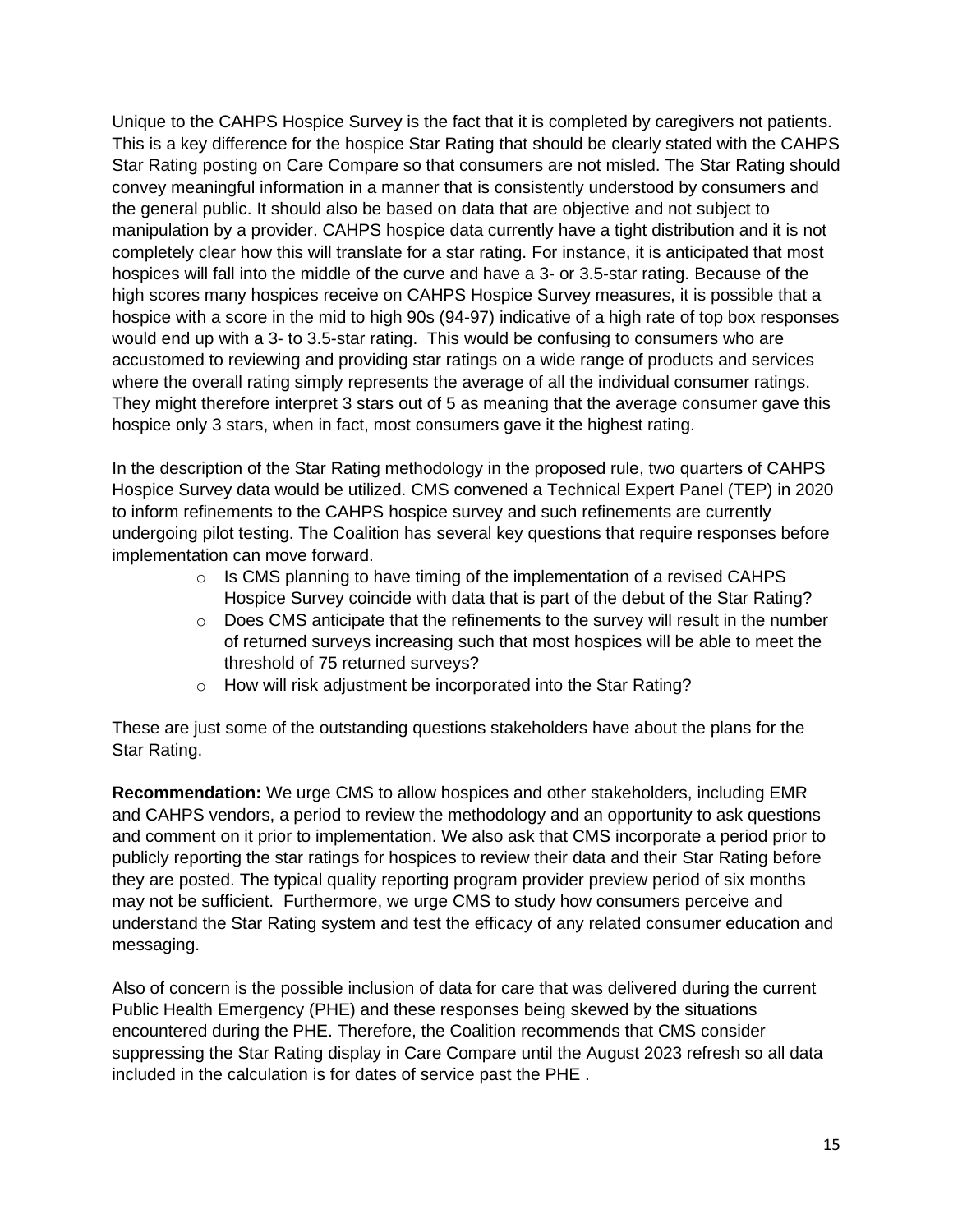# **Transition to iQIES**

**Recommendation:** The Coalition recommends a minimum of 6 months' notice to providers regarding the transition and the steps they must take. Experience with this transition in home health highlighted the need to have notices/announcements/information shared via the various CMS and MAC communication platforms to reach the most providers.

### **Requests for Information**

**CMS is seeking comment on the possibility of expanding measure development and adding aspects of SPADEs that could apply to hospice and address gaps in health equity in the HQRP.** 

**1) Recommendation: Improve data collection on Social Determinants of Health, separate or added into the (HQRP, to better understand and intervene with those identified as experiencing underlying** *risk factors and social determinants of health* **that can contribute to lower quality end-of-life care and inequitable outcomes for hospice patients from underserved communities. Consider offering provider education and incentives for improved SDOH assessment and data collection.**

The current HQRP consists of two reporting requirements: The HIS and the CAHPS survey. HIS collects data on practice behaviors to address physical symptoms, preferences, spiritual/religious concerns and visits when death is imminent. The CAHPS collects data with caregivers following patient's death or discharge form Hospice on perception of hospice team's communication and support. CMS should consider expanding the use of SDOH for collection of data on social risks through the requirement that hospices:

- Implement Assessment tools for initial social work assessment (This may be part of the Hospice Outcomes and Patient Evaluation (HOPE)) currently being tested for use in hospice
- Utilize Z codes with encounter visit data).

# **2) Recommendation: Do not exclusively utilize Standardized Patient Assessment Data Elements (SPADEs) for Hospice.**

It is our belief that SPADEs do not fully capture SDOH data and SPADEs have also been previously found to be an inadequate measure for hospice patients in a [2019 report](https://www.cms.gov/Medicare/Quality-Initiatives-Patient-Assessment-Instruments/HomeHealthQualityInits/Downloads/Proposed-Specifications-for-HH-QRP-Quality-Measures-and-SPADE.pdf) to CMS from ABT Associates and The Rand Corporation. Current SPADEs data suggested to be representative of SDOH (race, ethnicity, preferred language, interpreter services, health literacy, transportation and social isolation) does not comprehensively reflect current understanding of SDOH. These existing data elements need to be expanded to capture what research has suggested are among the most impactful of SDOH's on health outcomes including: socioeconomic status, education level, housing stability, food insecurity, violence and safety concerns.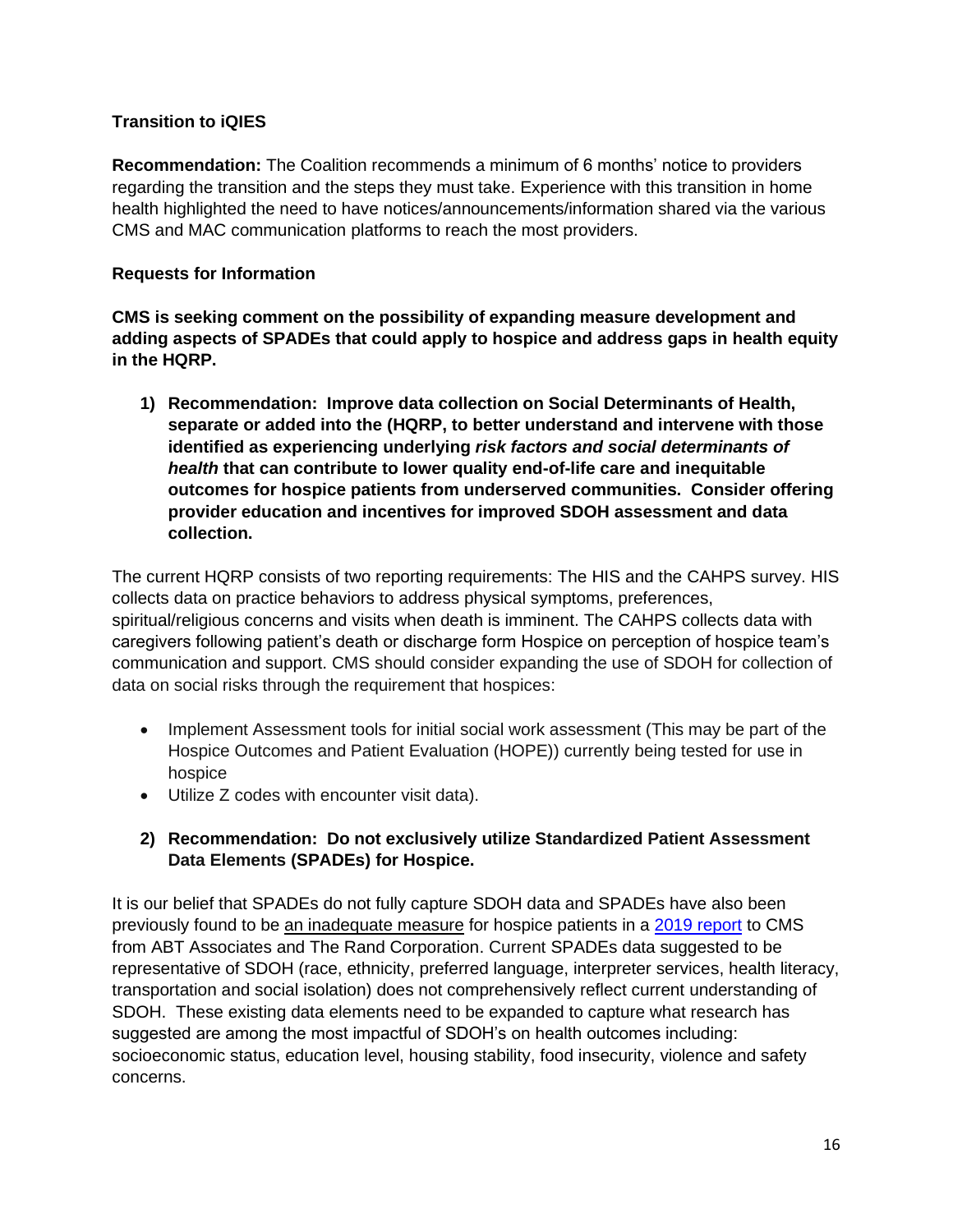Upon initial recommendation of the use of SPADEs, hospice patients were categorized as *measure exclusions* from the target population of beneficiaries who were discharged to the community. In a [June 2019 report](https://www.cms.gov/Medicare/Quality-Initiatives-Patient-Assessment-Instruments/HomeHealthQualityInits/Downloads/Proposed-Specifications-for-HH-QRP-Quality-Measures-and-SPADE.pdf) prepared for CMS's Center for Clinical Standards and Quality**,** the justification for hospice patients being part of the groups excluded for inclusion in SPADEs measurement population were reported as:

- 1. "Patients discharged to hospice care are terminally ill and have very different goals of care compared with non-hospice patients. For non-hospice patients, the primary goal of the PAC (post-acute care) provider is to return to baseline, independent living in the community; death is an undesirable outcome in the non-hospice population. For patients discharged to hospice, the goal is to provide them the opportunity to die comfortably, at home or in a hospice facility.
- 2. A large proportion of patients discharged to hospice care die in the 31-day window following discharge from the post-acute setting.
- 3. The hospice agency, not the PAC provider, makes the final decision of discharge to hospice-home or hospice-facility."

**3) Recommendation: While current facility quality measures identification of social risk factors should be stratified by race and ethnicity, additional measures that reflect a more comprehensive understanding of SDOH should be considered, along with assessment of how adequately previous measures are able to capture SDOH.** (i.e. previous measures utilized such as dual eligibility for Medicare/Medicaid may be misleading).

Dual eligibility (and access to) Medicare/Medicaid for those with chronic or terminal illness may be considered a protective factor due to increased care benefits for those on Medicaid, including long term health care and nursing home benefits. Additionally, due to Medicaid waiver laws for Home and Community Based Services (HCBS) in many states, and spousal refusal exceptions, dual eligibility for Medicare/Medicaid, may not be a reliable measure of socioeconomic insecurity, nor does it reflect housing stability, food insecurity, violence and safety concerns, which have been identified as important predictors for population health. These disparities have been widely noted during the COVID-19 pandemic.

# **4) Recommendation: Adopt CMS recommendations for using Z codes into hospice reporting systems. Request hospice organizations use SDOH Z-codes to enhance quality improvement initiatives.**

Hospice is a program and a philosophy of care that adopts an IDT team approach to whole patient care. Hospice in the United States incorporates the Total Pain model developed by the founder of the hospice movement, Dame Cecily Saunders and the World Health Organization's definition of Palliative Care. In both well-known models of care, hospice embraces the philosophy that equal attention should be given to a person's spiritual, social, emotional and physical suffering. However, current measures of quality care continue to focus on outdated methods of placing primacy on the physical needs of patients, while at the same time making assumptions that social, emotional and spiritual needs will be met with quality care provision without oversight. A recommendation for a more robust data approach related to patients' social needs is critical to a hospice's efforts to improve the outcomes of their patients and families.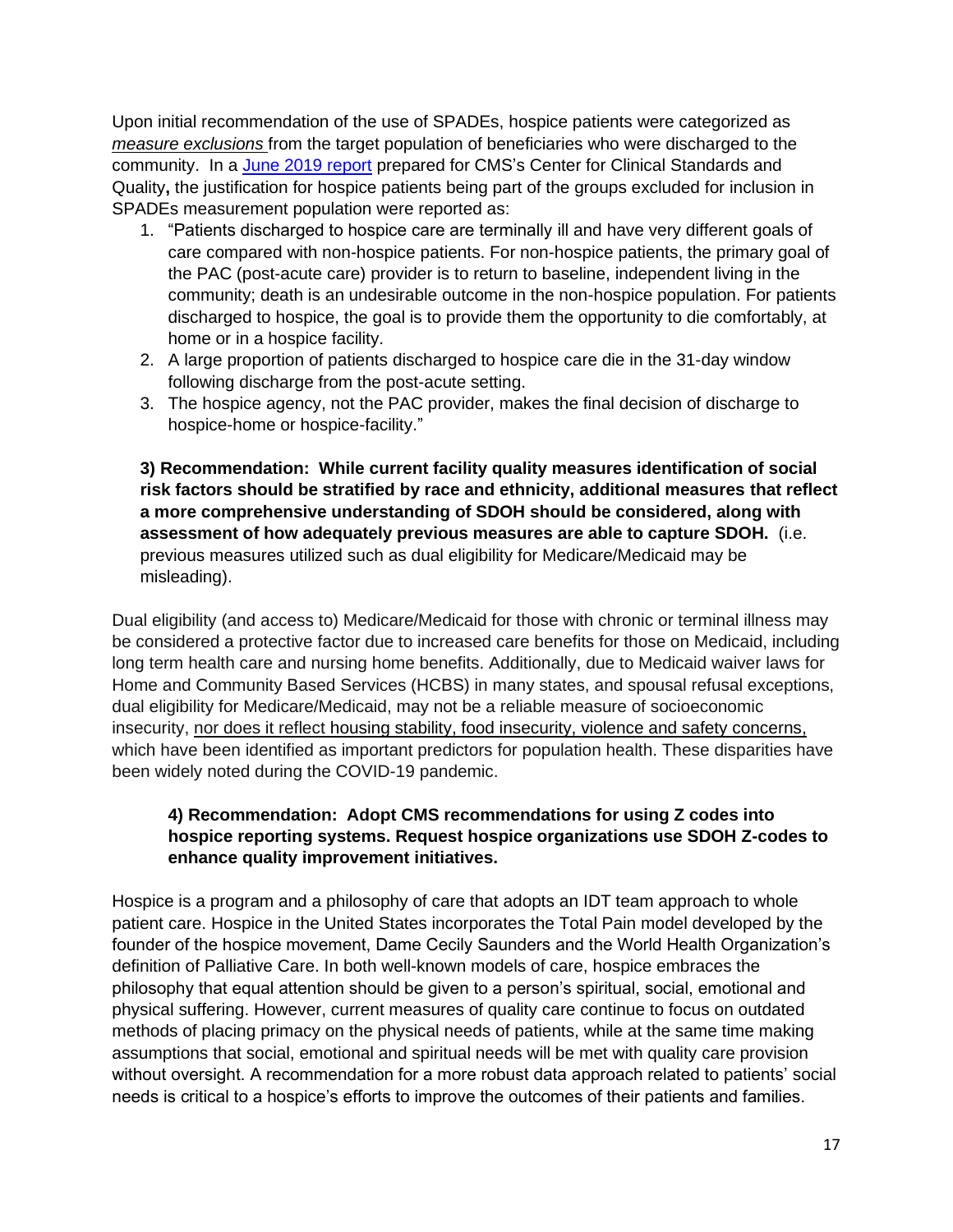Employing a standardized approach to screening for, documenting and coding social needs, perhaps as part of HOPE, will enable hospices to:

- Track the social needs that impact their patients, allowing for personalized care that addresses patients medical and social needs.
- Aggregate data across patients to determine how to focus a social determinants strategy; and
- Identify population health trends and guide community partnerships.

CMS has already created recommendations about how SDOH Z-codes can be utilized to improve outcomes. More information on CMS recommendations for using SDOH Z-codes can be found at:<https://www.cms.gov/files/document/zcodes-infographic.pdf>

# **CMS is seeking feedback on the potential use of Fast Healthcare Interoperable Resources (FHIR) for digital quality measures (dQMs) within the HQRP aligning where possible with other quality programs.**

Hospices collaborate and exchange information with a variety of practitioners and health care entities across the continuum of care. They and the Coalition remain engaged in the pursuit of interoperability and support the adoption of FHIR and digital quality measures (dQM). Interoperable exchange of health information is a necessary goal to achieve the overarching goal of person-centric longitudinal coordination of care. We believe that standardizing data elements that are part of clinical documents to exchange information based on high-value use will support the case for health IT adoption. For example, there is no standard for the electronic documentation of a face-to-face physician encounter. Consequently, each connection in a network may define the structure and type differently, preventing true information exchange. To advance interoperability, it is necessary to clearly specify the defined set of FHIR-APIs and/or HL7 messages that each health IT vendor must support to meet interoperability standards of practice. This will ensure consistent, objective methods to reliably request and retrieve information from other systems. FHIR could be adopted for new clinical documents that are being developed for HOPE.

Hospice providers were not among the health care providers that were incentivized to adopt The Office of the National Coordinator for Health Information Technology (ONC)-certified Health Information Technologies (CEHRT). While the exact number of hospices utilizing EHR systems today is unknown, it is fair to say that most hospices utilize such a system. For those that do not, significant costs would be incurred if FHIR were adopted or CEHRT was required of hospices. However, we do consider such requirements advancements. Providers already using EHR systems will inevitably incur additional costs, as vendors will be required to implement significant improvements to their solutions and in turn, a percentage of these costs will inevitably be passed along to their provider customers. In addition, providers will require additional staffing and training to support, administer, and configure new software solutions that support interoperability. Incentives to offset these new imposed costs will help sustain adoption rates. Should FHIR, or any other platform, and dQMs be implemented we urge CMS to allow for a minimum of 6 months from the date final specifications are available for EMR and other vendors to respond to any changes in the interoperable exchange of health information.